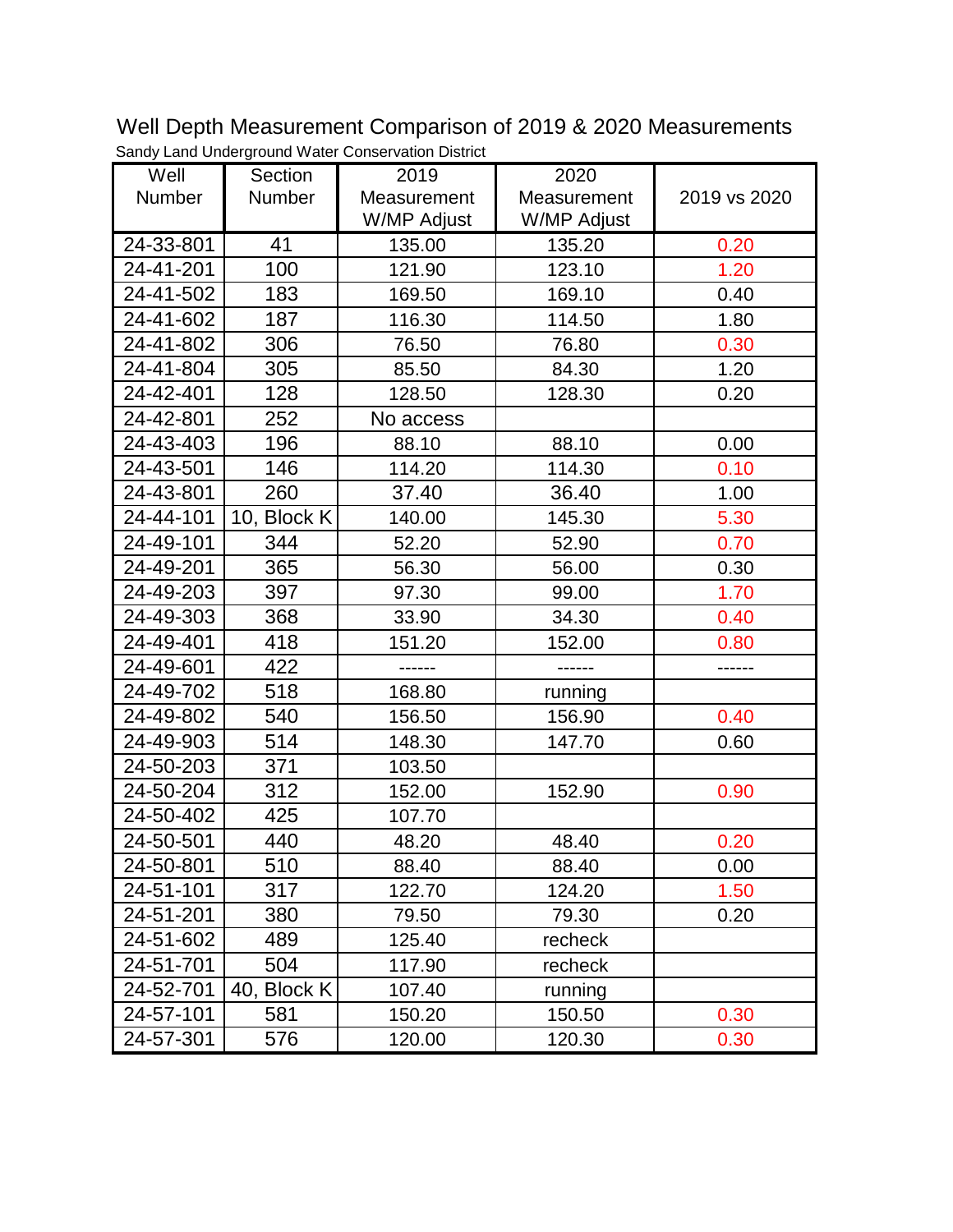| Well      | Section | 2019        | 2020        |              |
|-----------|---------|-------------|-------------|--------------|
| Number    | Number  | Measurement | Measurement | 2019 vs 2020 |
|           |         | W/MP Adjust | W/MP Adjust |              |
| 24-57-302 | 640     | 91.20       | 91.60       | 0.40         |
| 24-57-501 | 642     | 81.90       | 85.20       | 3.30         |
| 24-57-502 | 707     | 57.50       | 58.20       | 0.70         |
| 24-57-601 | 734     | 81.40       | 82.80       | 1.40         |
| 24-57-702 | 772     | 100.50      | recheck     |              |
| 24-57-802 | 770     | 86.00       | 87.50       | 1.50         |
| 24-57-901 | 797     | 74.40       | 74.10       | 0.30         |
| 24-58-101 | 607     | 110.30      | 109.70      | 0.60         |
| 24-58-201 | 610     | 105.50      |             |              |
| 24-58-301 | 632     | -----       |             |              |
| 24-58-401 | 637     | 87.40       |             |              |
| 24-58-501 | 634     |             |             |              |
| 24-58-601 | 696     | 97.70       | recheck     |              |
| 24-58-801 | 764     | 71.90       |             |              |
| 24-58-901 | 761     | 76.40       | 76.10       | 0.30         |
| 24-59-101 | 566     | 97.20       | 98.30       | 1.10         |
| 24-59-201 | 564     | 61.60       | 62.60       | 1.00         |
| 24-59-301 | 627     | 131.50      | 133.10      | 1.60         |
| 24-59-601 | 690     | -----       |             | -----        |
| 24-59-801 | 757     | 75.00       | 75.90       | 0.90         |
| 24-60-402 | 686     | 104.90      | 102.60      | 2.30         |
| 24-60-701 | 752     | 50.00       | 50.70       | 0.70         |
| 25-48-301 | 121     | 135.00      | 135.00      | 0.00         |
| 25-48-601 | 165     | 115.90      | 116.40      | 0.50         |
| 25-48-801 | 299     | 62.10       | 61.30       | 0.80         |
| 25-56-201 | 358     | 125.40      |             |              |
| 25-56-502 | 414     | 150.70      | 150.10      | 0.60         |
| 25-56-802 | 534     | 153.00      | 151.00      | 2.00         |
| 25-56-901 | 521     | 143.50      | running     |              |
| 25-64-301 | 597     | 153.40      | 152.30      | 1.10         |
| 25-64-501 | 650     | 139.90      | 129.90      |              |
| 25-64-602 | 710     |             |             |              |
| 25-64-801 | 777     | 149.20      | running     |              |
| 25-64-901 | 789     | 152.30      | 152.50      | 0.20         |